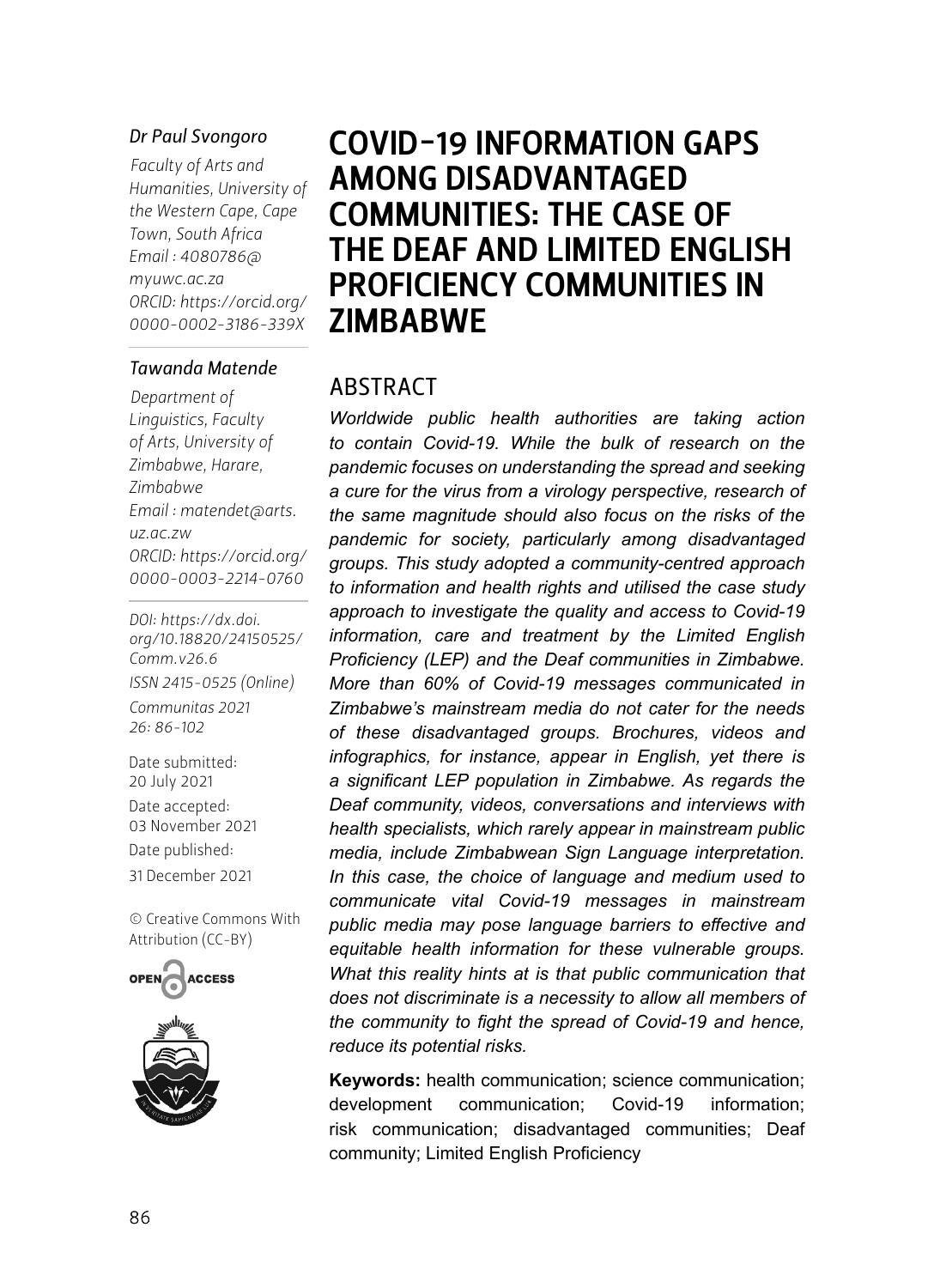# INTRODUCTION

Worldwide public health authorities are taking action to contain the spread of Covid-19. While the outbreak has prompted clinical trials of antibodies, vaccines and treatments to combat the spread of the virus, researchers from the social sciences note the paucity of research that adopts a community perspective about the virus. This study adopts a community-centred approach to information and health rights and utilises the case study approach to investigate the quality of and access to Covid-19 information, care and treatment by persons with Limited English Proficiency (LEP) and the Deaf communities in Zimbabwe.

While efforts have been made to share information with all people, there is limited and in some cases, no information being produced in accessible formats for persons with disabilities and the disadvantaged such as the Deaf and those with LEP. This is in contradiction of, for instance, Article 11 of the Convention on the Rights of Persons with Disabilities (CRPD) that calls on all states to take "all necessary measures to ensure the protection and safety of persons with disabilities in situations of risk". In the case of Zimbabwe, brochures, videos and infographics, for instance, appear in English yet there is a significant LEP population in the country. Even for citizens with good English proficiency, the technicality of medical language pertaining to Covid-19 may pose challenges to communication and hence, access to information critical for surviving the pandemic. As regards the Deaf community, videos, conversations and interviews with health specialists, which appear in mainstream public media, rarely include Zimbabwean Sign Language (ZSL) interpretation. In this case, the choice of language and medium used to communicate vital Covid-19 messages in mainstream public media may pose language barriers to effective and equitable health information for these vulnerable groups.

In view of this, the researchers realised the urgent need for research that delves into the nature of the problem with a view to finding possible ways of enhancing the provision of accessible health information. In so doing, the researchers hope for an opportunity to contribute to policy regarding access and equity in health care, while at the same time, strengthening Zimbabwe's response to this and other public health crises.

Kusters *et al*. (2017: 123) note that many authors use "deaf" for individuals and "Deaf" for sociocultural entities like "the Deaf community" as well as established theoretical concepts, such as "Deaf culture" (cf. Haualand 2012: 19). They argue that the convention "deaf" does not mean "oral/medical" but rather biologically corporally deaf. The d/Deaf distinction creates or perpetuates a dichotomy between deaf and Deaf people (even when trying to be inclusive by writing "d/Deaf") and has caused practices and experiences of exclusion (Kusters *et al*. 2017: 98). In this study the term "deaf" is used as a term to describe deaf people as well as those who are hard of hearing, while "Deaf" is use for sociocultural entities and theoretical concepts.

The Deaf community in Zimbabwe remained relegated to the periphery in as far as access to Covid-19 information is concerned. Efforts to make sure information reaches this community are still minimal across the nation. Deaf people are exposed to serious risk because information on Covid-19 is not being presented to them in accessible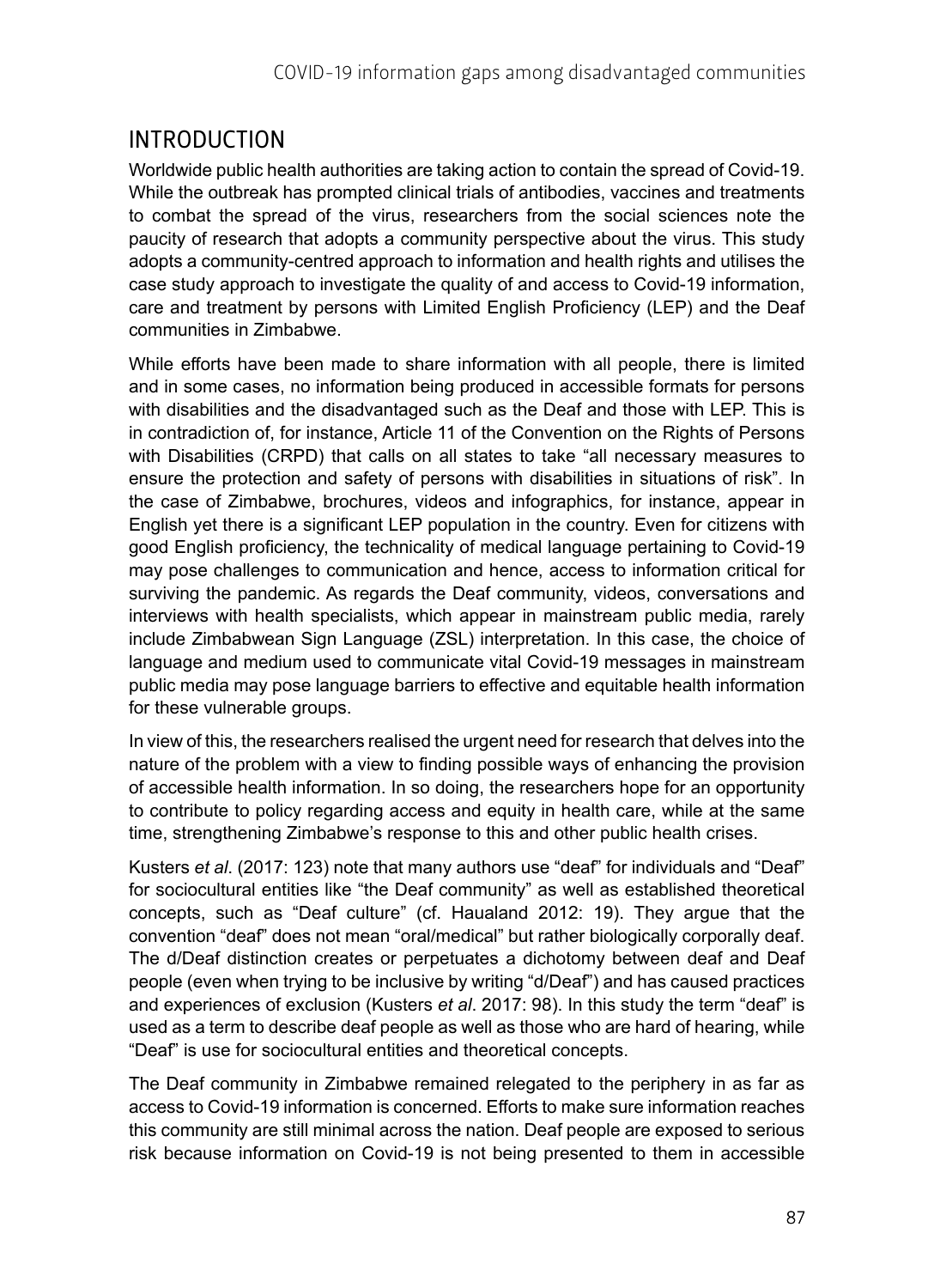formats. Covid-19 poses unique challenges to the Deaf community in Zimbabwe, many of whom rely on visual cues such as lip-reading and sign language (ZSL), which leans heavily on facial cues and expressions for communication.

# RESEARCH PROBLEM

Significant gaps and challenges still exist about Covid-19; these gaps are especially evident in resource-limited settings and the challenges impact heavily on disadvantaged groups in society such as the Deaf and those with LEP. Evidence suggests that the likelihood of pandemics has increased over the past century because of increased global travel and integration, urbanisation, changes in land use, and greater exploitation of the natural environment. This implies that communicative efforts, especially those aimed at disadvantaged groups, should also be improved.

Most data regarding the risks, impacts, benefits and cost of mitigation measures against pandemics that are generally reported in the literature come from highincome countries, leading to biases and potential blind spots regarding the risks, consequences and optimal interventions specific to low-income countries such as Zimbabwe. Against this background, this study seeks to explore how access to information by disadvantaged groups in a low-income country like Zimbabwe impacts on the Deaf and the LEP community.

Since the outbreak of Covid-19 towards the end of 2019 in Wuhan, China, the World Health Organisation (WHO) has been adding the latest international multilingual scientific findings and knowledge on Covid-19 to its Covid-19 database. The global literature cited on this database is updated daily (Monday through Friday) from searches of bibliographic databases, hand searching, and the addition of other expert-referred scientific articles. This database represents a comprehensive multilingual source of current literature on the topic. While it may not be exhaustive, new research is added regularly. However, most of this global literature in the WHO Covid-19 database is drawn from medical schools and laboratories at universities, medical journals and research institutes around the developed world. The literature is generally based on clinical trials and is useful for understanding the spread and prevention of Covid-19. However, to understand the disease holistically, there is need to complement this effort by embarking on research that takes a community-centred approach to the understanding of the impact of Covid-19 on communities, particularly the marginalised in society.

## SIGNIFICANCE OF THE STUDY

Access to information at the right time, in the right language, and of the right quality is critical in the fight against the social and economic impact of Covid-19. However, when disadvantaged groups are deprived of essential Covid-19 information, they are left at an increased risk of contracting the disease and exponentially spreading the disease; thereby, increasing the burden on already underfunded health facilities. Persons with LEP and the Deaf remain susceptible to contracting the disease because vital information about Covid-19 shared in mainstream media is often inaccessible to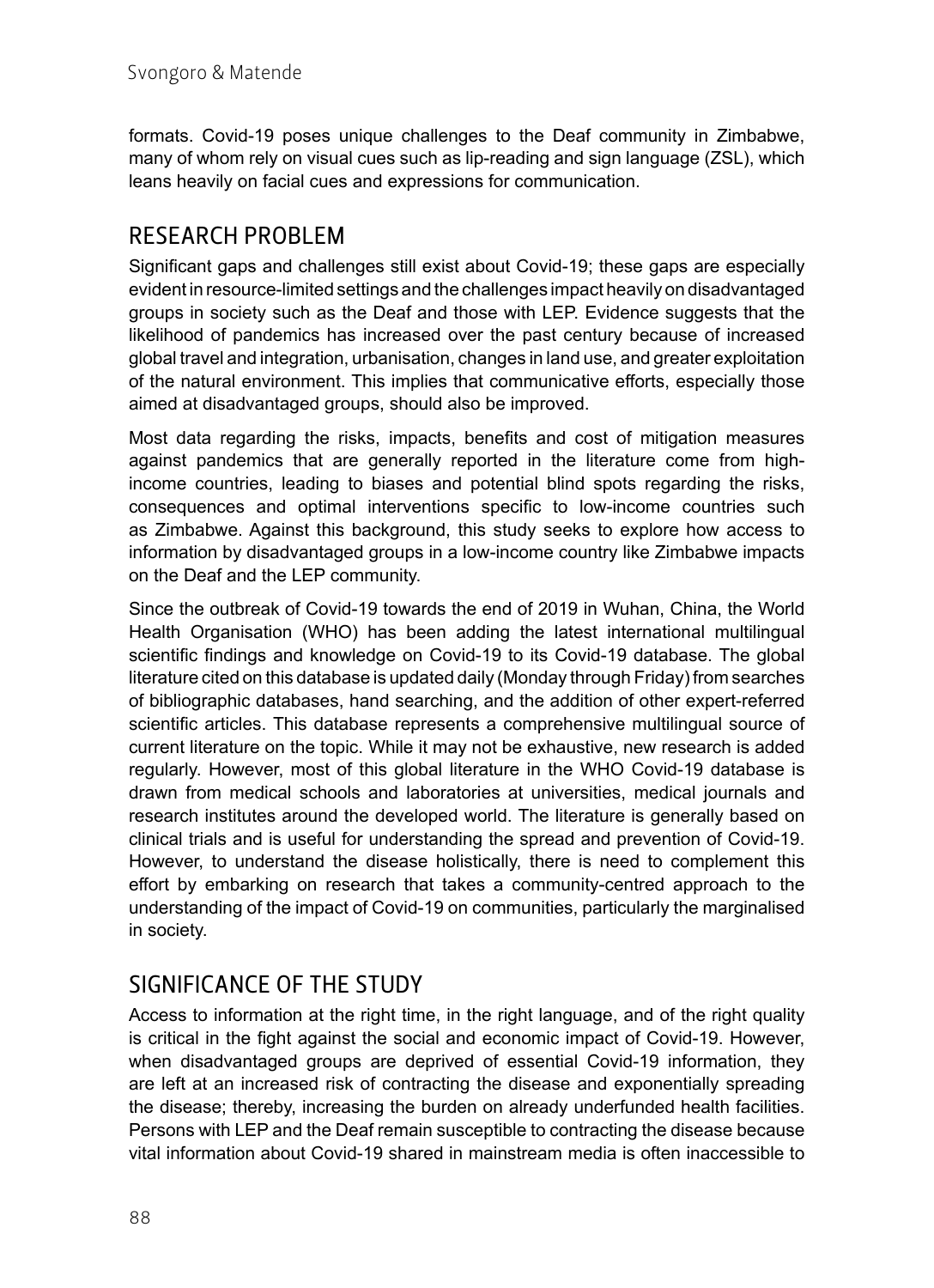them. This presents a challenge in preventing the spread of the disease and further complicates governments' efforts at re-opening economies.

The study seeks to contribute to the understanding of social protection for disadvantaged groups, as this ultimately reduces financial burdens on the entire economy and enhances the quality of healthcare for all citizens. The study also contributes to the debate around issues regarding access and barriers to equitable information and healthcare. The researchers hope that these issues could be addressed by further interrogating policy and training for media and healthcare personnel to enable governments to effectively and systemically respond to members of the Deaf and LEP community.

## RESEARCH OBJECTIVES

#### The study seeks to:

- ♦ explore the perceptions of the LED and the Deaf community on the quality and access to Covid-19 information, care and treatment;
- ♦ explore the factors that limit or increase access to Covid-19 information by the LEP and Deaf community in Zimbabwe;
- ♦ explain how these factors limit or increase access to general Covid-19 information, care and treatment by the LEP and Deaf community, and their ability to understand and comply with Covid-19 prevention and treatment options; and
- ♦ propose policy interventions to address information challenges faced by members of the LEP and Deaf community.

# ACCESS TO COVID-19 INFORMATION AND RISKS AMONG DISADVANTAGED GROUPS

According to UNESCO, persons with disabilities remain an invisible population group, and this accentuates their vulnerability and marginalisation in times of emergency. Literature on the Spanish flu pandemic of 1918 reveals that people with poor literacy were much more likely to transmit the disease, and to die. During the H1N1 swine flu outbreak, Chinese people with limited English proficiency living in King County, Washington were reportedly [unlikely to obtain information from the public health](https://www.wmpllc.org/ojs/index.php/ajdm/article/view/1963/0) [system.](https://www.wmpllc.org/ojs/index.php/ajdm/article/view/1963/0) Similarly, Spanish speakers were found to be at the [greatest risk of exposure](https://www.ncbi.nlm.nih.gov/pubmed/21164098) [to H1N1](https://www.ncbi.nlm.nih.gov/pubmed/21164098) during this outbreak. What these few examples suggest is that people with limited English proficiency do not receive adequate health information, which ultimately exacerbates health disparities.

For Deaf communities around the world, communication barriers present a profound challenge to accessing critical health and safety information regarding the novel coronavirus pandemic. According to the World Federation of the Deaf, about 70 million people with auditory disabilities worldwide use more than 300 different sign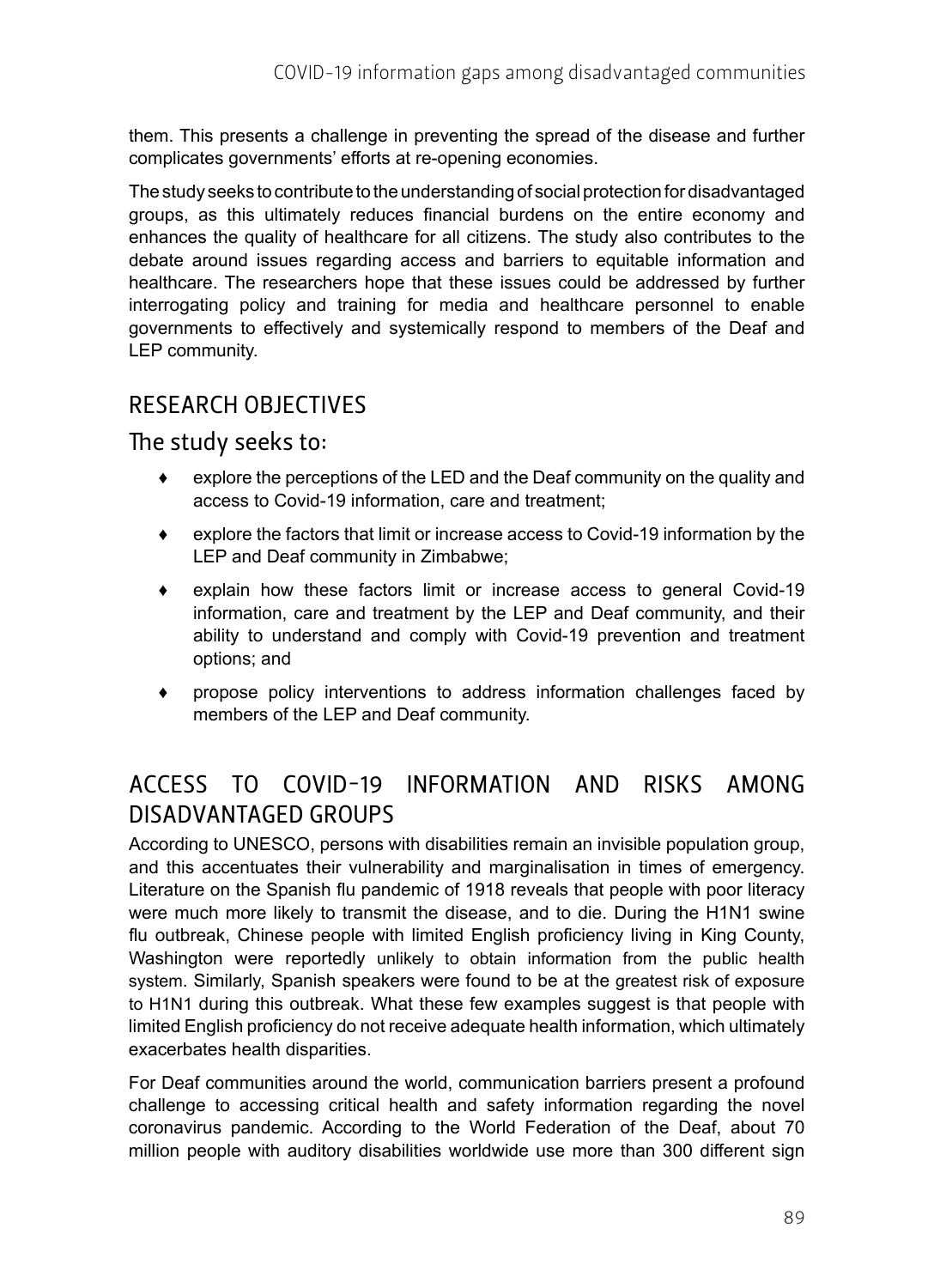languages. Deaf communities are further marginalised from public life because they do not have access to educational opportunities, which results in low literacy. In the Covid-19 context, information on the pandemic is often not available in sign language. The increased use of protective face masks because of Covid-19 compounds these communication barriers because masks block visual cues, including facial expressions, lip reading and emotions, all of which are critical for Deaf and hard-ofhearing people to communicate. In view of the above examples about how pandemics impact disadvantaged groups in society, it is imperative that people around the world learn from past mistakes. While the researchers do not make an absolute claim that people with LEP and the Deaf are more likely to contract the virus, it is imperative to ensure that this group is not disproportionately affected because of lack of access to Covid-19 information that is communicated to them in languages that exclude and hence, continue to marginalise them.

# METHODOLOGY

The project adopted a community-centred approach to information and health rights and it was conducted during a period of approximately four months during the pandemic. The project applied a qualitative methodology to collect data from multiple sources. First, data was collected from both print and electronic media covering a broad spectrum of public and private media. Such data included news bulletins, government and ministerial Covid-19 addresses and updates, coronavirus infographics, leaflets, notices and brochures. Second, data was collected through semi-structured and indepth interviews with Deaf participants on their experiences and perceptions regarding access to Covid-19 information, which appeared in both print and electronic media, and how access to information affected their health-seeking behaviour.

The data was analysed using the Socio-Pragmatic Model, which is located in the broad field of pragmatics. While no concise definition of pragmatics can be agreed upon, Agbara and Omole (2014) view pragmatics as a field of linguistic study, which deals with how a speaker conveys meaning from his/her utterances and how listeners are able to interpret speaker meaning from those utterances. Although this definition is clear about the focus of pragmatics, for the purposes of this study the researchers adopted the view shared by Crystal (2003) and Mey (2001) about pragmatics. For both Crystal (2003) and Mey (2001), pragmatics deals with the language options of interlocutors and the consequences they have on respective listeners. One of the implications is that the way speakers use language amidst a number of constraints (context, topic, speech acts, appropriateness of the language and medium used) in any communicative situation may result in misinterpretation, and hence, lack of understanding of the speaker's intended message. The second implication is that a lack of understanding of the speaker's message may have dire consequences, particularly when dealing with health matters.

Socio-pragmatics describes the ways in which pragmatic meanings are influenced by the "specific local conditions of language use" (Leech 1983: 10). This aspect makes the model relevant to the analysis of data used in this study. In the context of this study, the specific local conditions of language use, which are vital parts of any discourse,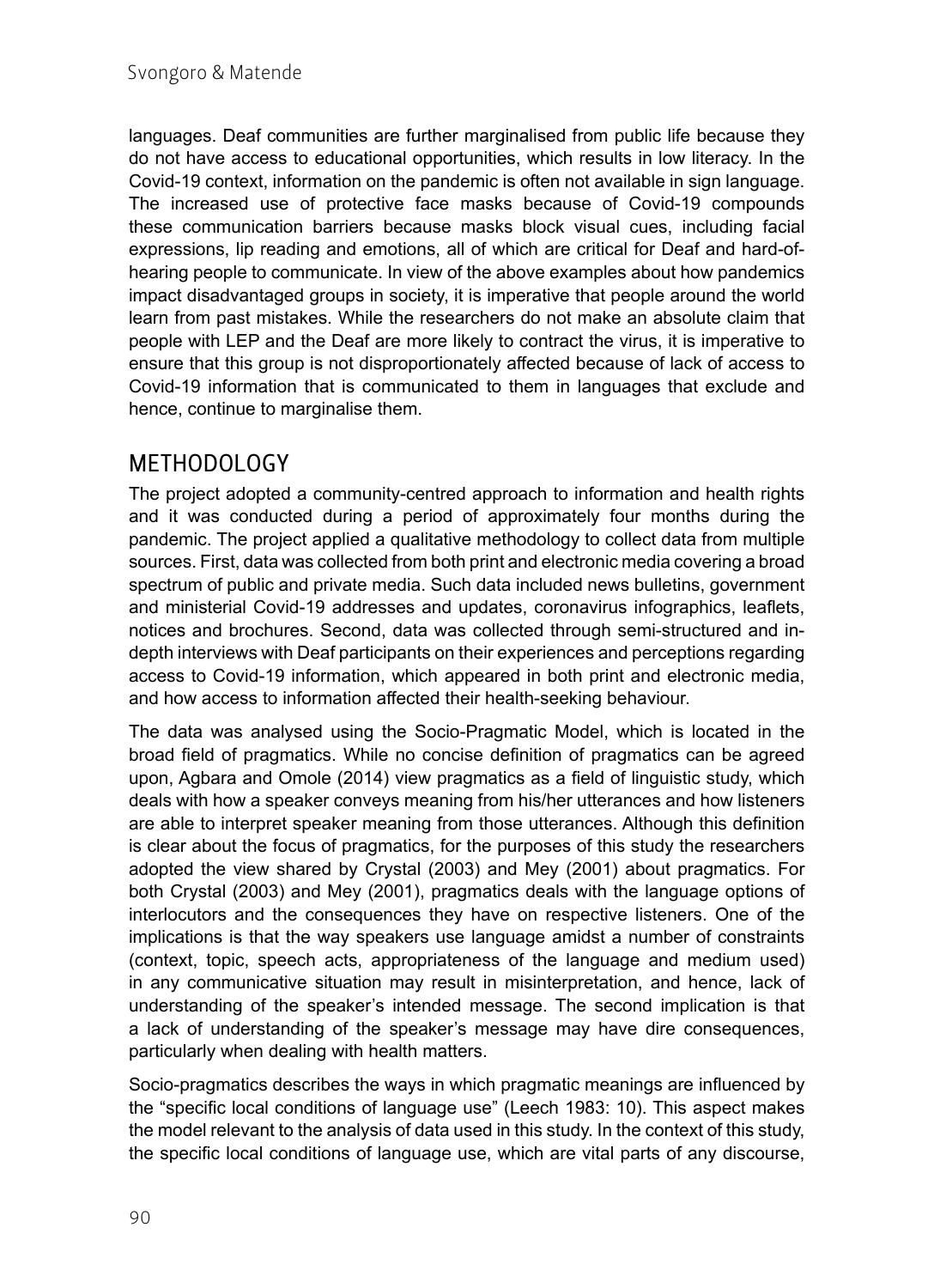can be viewed in terms of the gender, age, social class/status (e.g. the Deaf and LEP communities), and race of the interlocutors. In this regard, Leech's (1983) view is extended by LoCastro (2012: 185), who argues, "Meaning, structure and the use of language are socially and culturally relative". Thus, the Socio-Pragmatic Model concerns itself with the "social rules of speaking, those expectations about interactional discourse held by members of a speech community as appropriate and normal behaviour" (LoCastro 2012: 187). The Socio-Pragmatic Model views communication as social action (e.g. warning or informing about coronavirus), and interaction, and borrows from a variety of schools of thought listed by Ralarala and Rodrigues (2019).

# SYNOPSIS OF DATA

During the period of four months, 22 electronic and print messages about Covid-19 appeared in mainstream government-owned and private media. These messages comprised the following:

- Sixteen were Covid-19 brochures, infographics, leaflets, notices, Covid-19 updates and media statements collected from *The Herald, Kwayedza* and *The Sunday Mail* newspapers, which are government-owned news outlets owned by Zimpapers. These messages were meant for members of the public in Zimbabwe as part of the government's Covid-19 information dissemination efforts;
- ♦ Twelve were news bulletins, national addresses and updates on Covid-19, videos and infomercials collected from Zimbabwe Television (ZTV), a television station owned by the state entity, the Zimbabwe Broadcasting Corporation (ZBC); and
- ♦ Eighteen were Covid-19 messages in the form of brochures, infographics, leaflets, notices, Covid-19 updates and media statements collected from two privately-owned newspapers namely *Daily News*, owned by Associated Newspapers Zimbabwe (ANZ), and *Newsday*, owned by Alpha Media Holdings (AMH).

Data was collected from 12 Deaf participants about their experiences and perceptions regarding access to Covid-19 information that appeared in both print and electronic media. These interviews also assisted the researchers to elicit information from the participants about how access to information affected their healthcare-seeking behaviour. The views obtained from these interviews were then analysed according to recurring themes.

## THE DEAF AND ACCESS TO COVID-19 INFORMATION

Access is a broad topic that is regularly discussed within the Deaf community. It involves access to communication, information, education and culture, as well as access to services, including health services. Understanding of ill health as well as language and communication barriers have been linked to challenging health care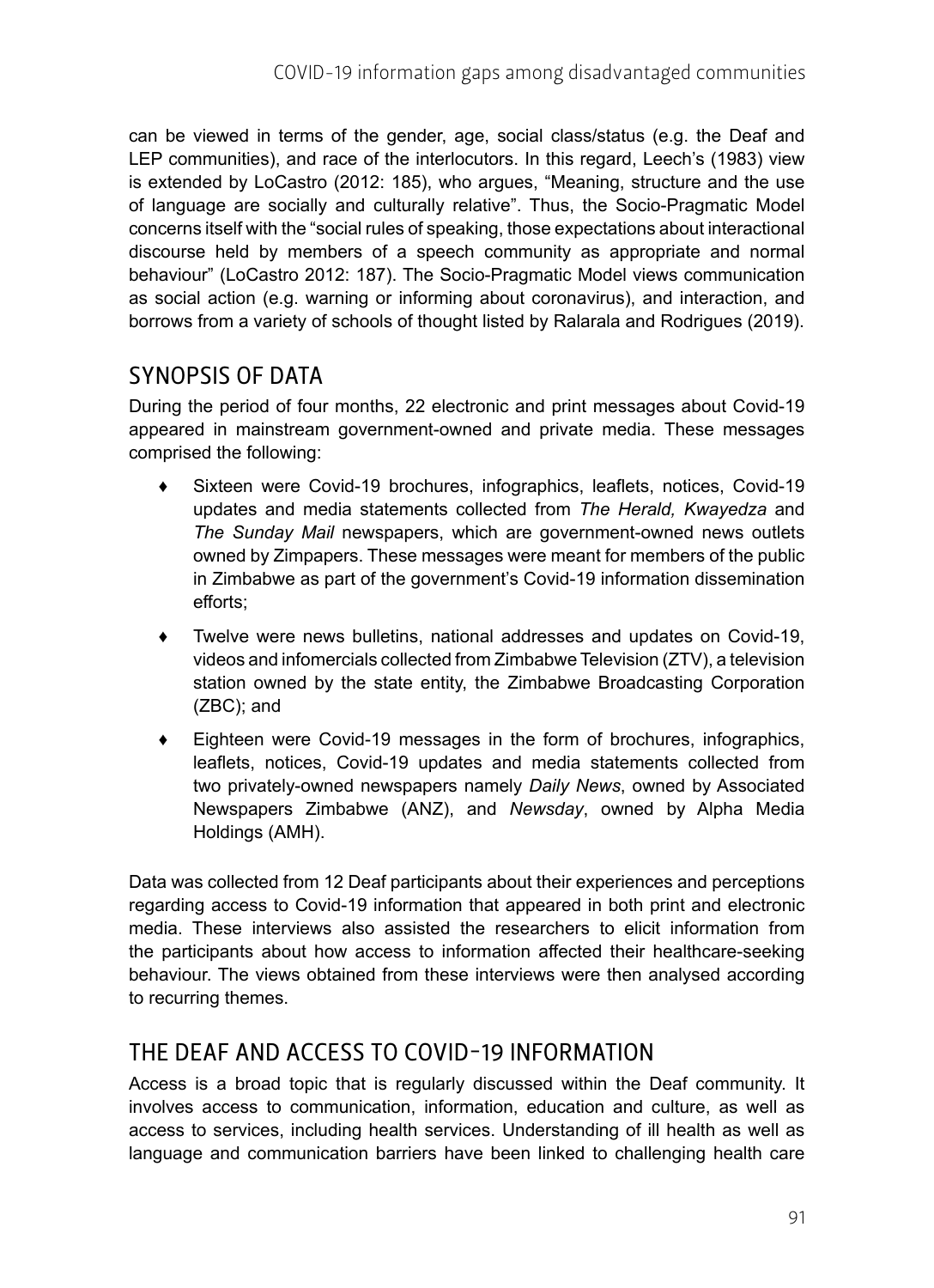access in culturally and linguistically diverse populations (Komaric *et al*. 2012). Access to health care affects the health of deaf people and a call for action to provide better access to health services has been highlighted (Emond *et al*. 2015). There are no reliable estimates on the number of deaf people in Zimbabwe. According to Ndlovu (2016), there are over 200 000 persons who are deaf in Zimbabwe with most of them migrating to Harare in search of work opportunities. Many deaf people use sign language as their main form of communication. Fromkin *et al*. (2003: 3) state, "Sign language is established in linguistics and it is a fully and completely human language that meets every criterion that one can apply to describe language".

The researchers were spurred to conduct this research because of the common perception that deaf people are deprived of their right to access information about Covid-19 through exclusion of Zimbabwean Sign Language (ZSL) on various media platforms. In 2020, persons with disabilities sued the Zimbabwean government for failing to use accessible formats in disseminating information concerning Covid-19 (*Zimeye* 2020). The Executive Director and Trustee at the Centre for Disability and Development noted that the Zimbabwean President's Covid-19 lockdown national addresses on ZTV (and also broadcast on national radio stations), and Covid-19 updates by both the Ministry of Information, Publicity and Broadcasting Services and that of Health and Child Care broadcast on ZTV related to Covid-19 failed to accommodate the needs of the Deaf community.

The data analysis included a focus on the format in which the messages were presented, namely the language(s) the messages were broadcast in – whether they were oral messages, written messages, pictorial messages or messages in Zimbabwean Sign Language. The focus was further on whether the messages provided inclusive or exclusive Covid-19 messages. Finally, the focus was on whether the message sources made an effort to reduce barriers in communication by ensuring the messages were broadcast in formats accessible to the generality of the Zimbabwean population regardless of age, gender, social status and disability.

From the analysis of the Covid-19 messages shown on ZTV, it is clear that the challenges faced by the Deaf community in Zimbabwe raised more questions than answers. The platforms used to communicate Covid-19 information are not accessible to persons with disability, especially the Deaf community. Table 1 summarises the various types of Covid-19 messages, the messages communicated, the format in which the messages occurred, and how these issues affected access to Covid-19 information by the Deaf community.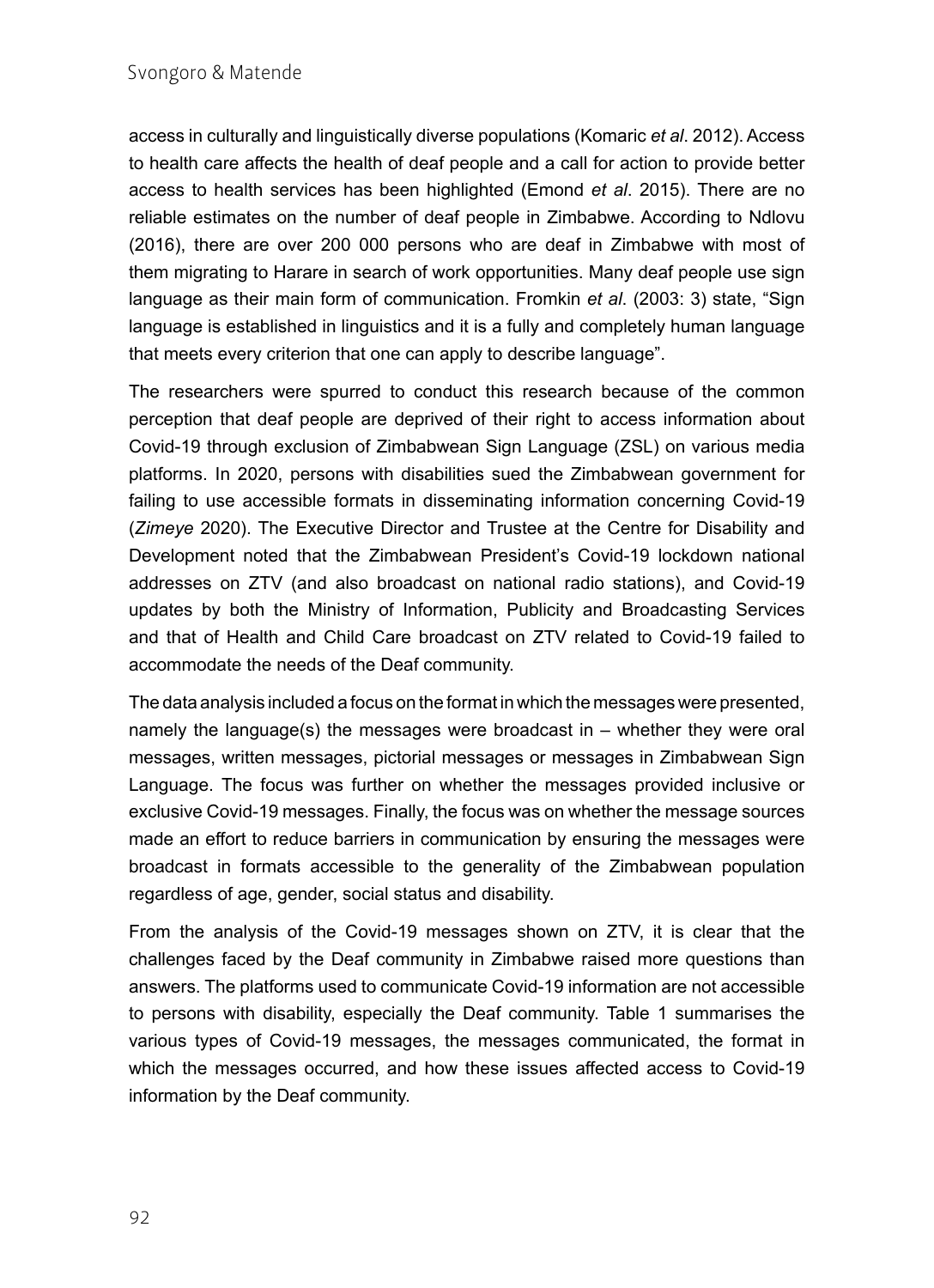#### **TABLE 1**: SUMMARY OF COVID-19 MESSAGES ANALYSED IN RELATION TO THE DEAF COMMUNITY

|                | <b>Type of Covid-19</b><br>messages                       | <b>Messages communicated</b>                                                                                                          | <b>Format in which</b><br>messages occurred                                                                                                                                                                            |
|----------------|-----------------------------------------------------------|---------------------------------------------------------------------------------------------------------------------------------------|------------------------------------------------------------------------------------------------------------------------------------------------------------------------------------------------------------------------|
| $\mathbf{1}$   | COVID-19<br>videos, jingles<br>and infomercials           | Causes of Covid-19                                                                                                                    | Written messages,<br>video and pictorial<br>messages (some<br>animated) and oral<br>messages                                                                                                                           |
|                |                                                           | Preventative measures                                                                                                                 |                                                                                                                                                                                                                        |
| $\overline{2}$ | President's<br>Covid-19 national<br>lockdown<br>addresses | State of the nation in terms of<br>Covid-19                                                                                           | Oral messages                                                                                                                                                                                                          |
|                |                                                           | Lockdown measures to minimise the<br>spread of Covid-19                                                                               |                                                                                                                                                                                                                        |
|                |                                                           | What citizens were expected to do<br>and how the measures would be<br>enforced                                                        |                                                                                                                                                                                                                        |
| 3              | Ministerial<br>Covid-19 updates                           | Update the nation on local and<br>national Covid-19 statistics                                                                        | Oral messages                                                                                                                                                                                                          |
|                |                                                           | What citizens were expected to<br>do to minimise the spread of the<br>pandemic                                                        |                                                                                                                                                                                                                        |
|                |                                                           | What the government was doing to<br>fight the pandemic                                                                                |                                                                                                                                                                                                                        |
| 4              | ZTV news<br>bulletins                                     | General news from Zimbabwe and<br>other parts of the world                                                                            | Oral messages<br>and sign language<br>interpretation<br>*NB: Note that<br>interviews with guest<br>speakers in the studio<br>and by reporters<br>outside the studio<br>did not include sign<br>language interpretation |
|                |                                                           | News about Covid-19, for example,<br>the country's state of preparedness,<br>news from quarantine centres, and<br>testing statistics. |                                                                                                                                                                                                                        |

From the tabulated information, it is clear that efforts to ensure information reaches the Deaf community are still minimal in Zimbabwe. In terms of the Covid-19 pandemic, people who are deaf and hearing impaired have not been given enough information and education on how the disease is spread, how it is prevented, and on related issues. An inclusive means of communicating with people who have disabilities and other minority groups is therefore vital, as they are part of an already marginalised and vulnerable group of people.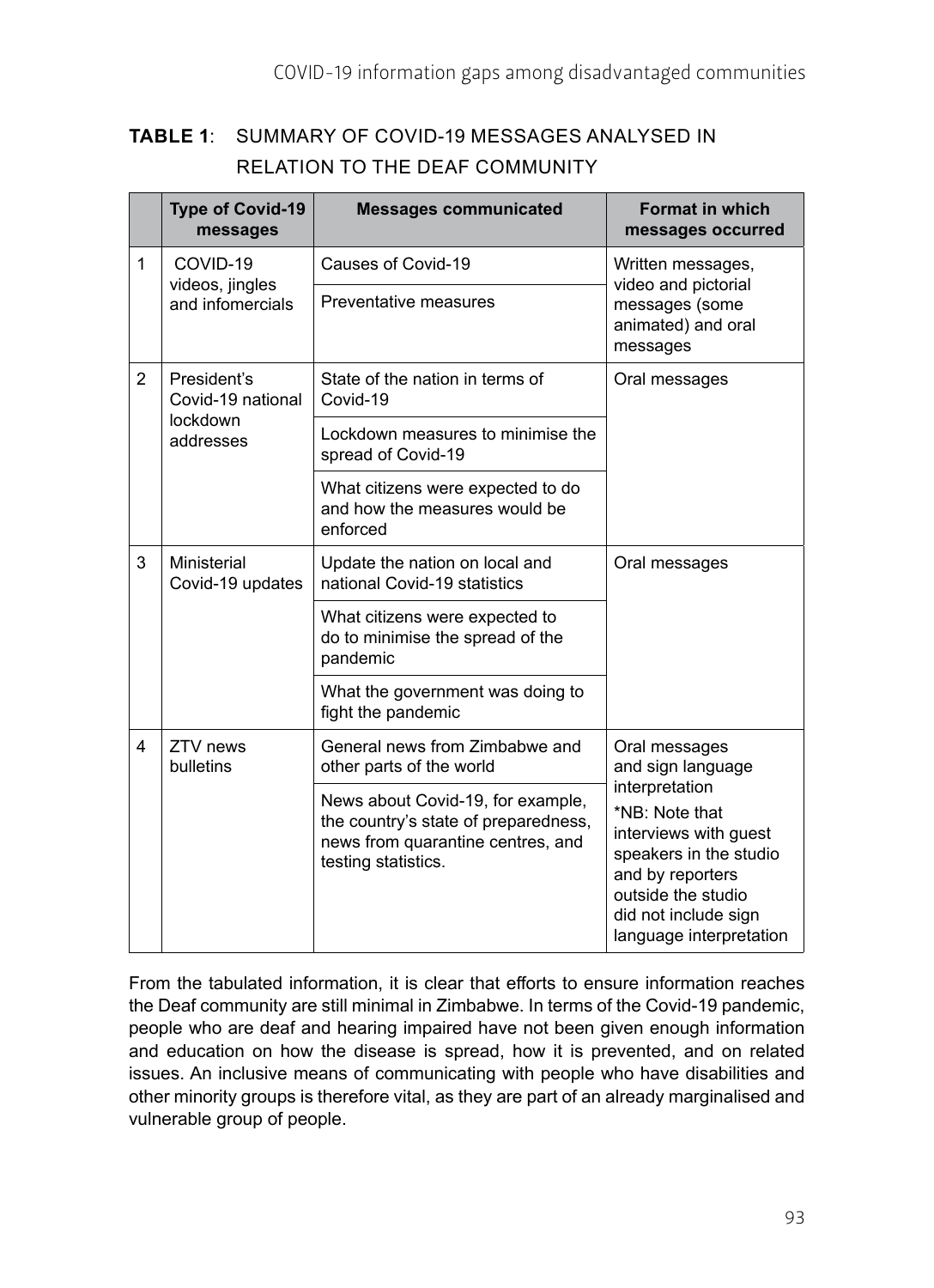Access to health care without barriers is a clearly defined right of people with disabilities, as stated by the UN Convention on the Rights of People with Disabilities (Kuenberg *et al*. 2016). Examples of approaches to improve access to health care, such as providing powerful and visually accessible communication using sign language, the implementation of important communication technologies, and cultural awareness training for health professionals, are discussed this document. According to the United Nations, enjoyment of the highest attainable standard of health is one of the fundamental rights of every human being. The Convention is a powerful tool for working toward achieving human rights for deaf people (The World Federation of the Deaf 2019). The Convention is generally acknowledged as marking a paradigm shift concerning attitudes and approaches toward persons with disabilities, including deaf persons. It shifts from viewing them as "objects of charity, medical treatment, and social protection toward viewing persons with disabilities as subjects with rights, who are capable of claiming those rights and making decisions for their lives based on their free and informed consent, as well as being active members of society" (UN-SCRPD 2006: 178).

Information needs to be disseminated in accessible formats, such as Zimbabwean Sign Language, and consideration of these persons in resource allocation as well as priority setting. In Zimbabwe, the national news broadcasting platforms often do not reach the Deaf community because the majority cannot afford to own a television set and have limited access to the internet and electricity. In response to the Covid-19 pandemic, not all Zimbabwean government briefings were accompanied by ZSL interpreters and this provoked appreciable concern among people who are deaf and who rely solely on ZSL for information.

There was an outcry by the Deaf community after the Zimbabwean President made a public national address concerning the state of the Covid-19 national lockdown on 16 May 2020 on ZBC TV. The absence of a ZSL interpreter during the President's address raised many questions as far as inclusivity in the context of Covid-19 is concerned. A deaf person on Twitter lamented, "Where is my sign language interpreter, every time the president addresses the nation about Corona-Virus we need an interpreter please ZBC do something".

The researchers observed that in terms of access to Covid-19 information there is a significant gap between hearing people and those who are deaf. Section 62 of the Zimbabwean Constitution (Government of Zimbabwe 2013 states that "every citizen or permanent resident… has the right of access to information held by the state or by any institution or agency of government at every level, in so far as the information is required in the interest of the public accountability". However, despite these Constitutional provisions, ZSL is not prioritised and its use in the media is minimal. During the interviews as part of this study, it was revealed that despite ZSL video clips about Covid-19 awareness on ZBC TV, access to information remains a challenge for the Deaf community. The observed language practices on ZBC TV largely serve and maintain the interests of the dominant group, in this case hearing people.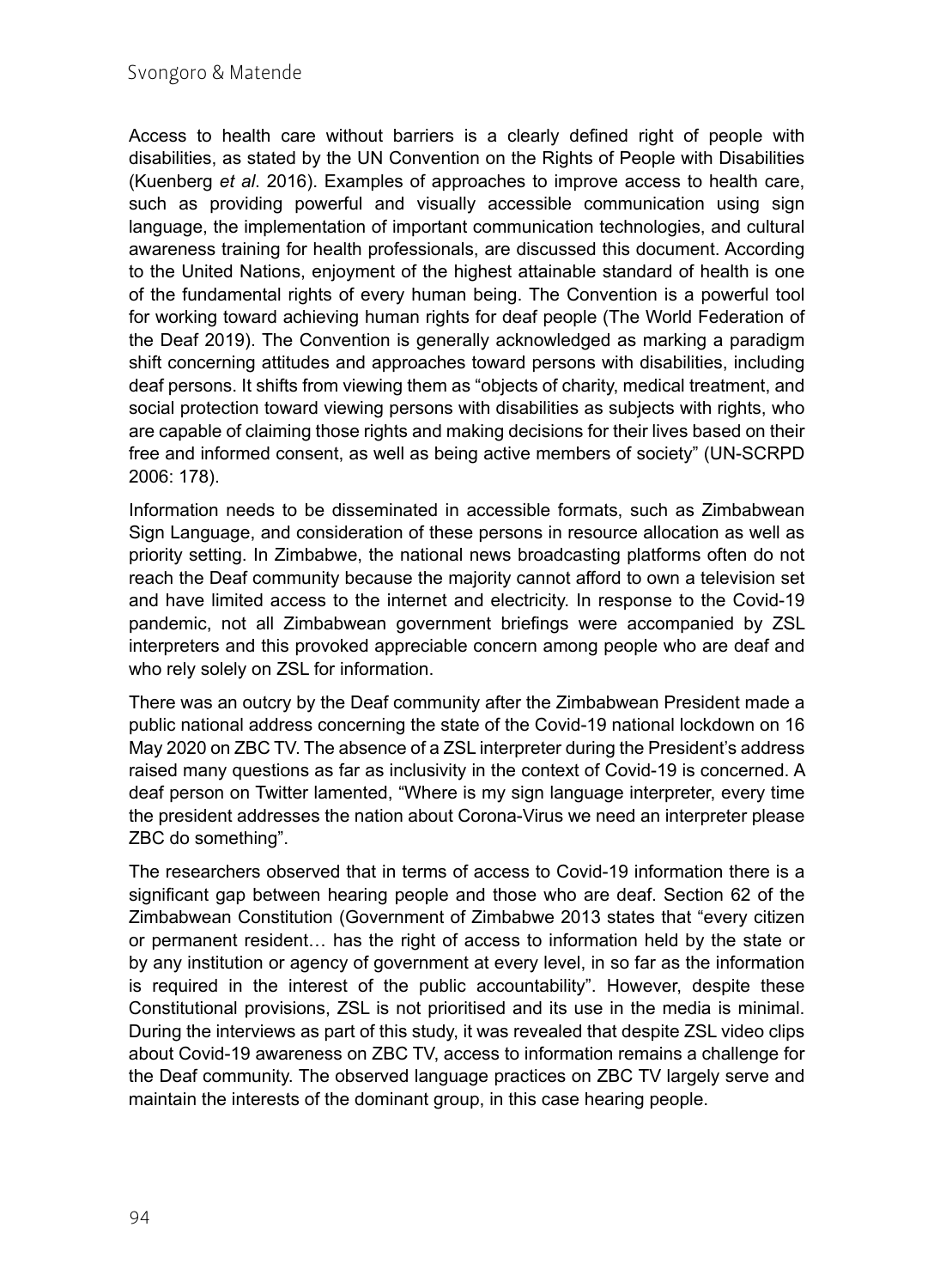According to the Zimbabwe Human Rights Bulletin (2015), most state and non-state institutions are not obliged to package services and information that has universal acceptance. Education attainment for deaf children remains much lower than for their hearing peers although the gap appears to be narrowing (Wilson & Sin 2015). Data on reading ability is dated, with the most recent research being from the 1990s. Wildon and Sin (2014) found the average reading age for a deaf school-leaver to be under nine years old. They further established that basic levels of literacy within the Deaf community are relatively low. Research confirms that the majority of deaf people are illiterate and only the partially deaf are able to lip read and write in English. This means that those who are profoundly deaf cannot communicate and express themselves in any other way than through sign language or a sign language interpreter.

Studies also confirm that deaf patients encounter severe communication barriers when accessing health services (c.f. Harmer 1999; Chaveiro *et al*. 2009; Pereira & Fortes 2010). Practitioners often believe that lip-reading/speech-reading and note writing provide effective health communication. In reality, these are ineffective communication modalities for health care conversations. Deaf people who have practiced lip-reading/ speech-reading for many years and who are familiar with the specific spoken language are able to understand at best 30 to 45 percent of spoken English (Lieu *et al*. 2007). Note writing is often constrained by deficits in health literacy and information deficits (Pollard & Barnett 2009). Smeijers and Pfau (2009) argue that treating a native use of sign language, who might not necessarily be fluent in the local written language, as if it was his/her first language, could cause serious communication problems.

While Zimbabwe continues to lag behind in terms of making vital Covid-19 information available for the Deaf community, in neighbouring South Africa efforts by the government and other stakeholders aimed at ensuring information availability for the Deaf are a top priority. The Centre for Deaf Studies (CFDS) at the University of the Witwatersrand (Wits) is contributing to society by keeping the Deaf community informed about the coronavirus pandemic through a number of initiatives that filtered information to the Deaf and hard of hearing communities in South Africa. When the President of South Africa addressed the nation to announce a national lockdown, the CFDS ensured there was a full live-stream interpreting by a Deaf person through the use of relay interpreting – a practise of translating messages from one language to another through a third language for a targeted audience. The CFDS has also increased efforts at raising awareness around Covid-19 among the Deaf by producing a video called *Corona info for kids*. The aim of the video was to make information accessible for deaf children in a deaf-appropriate way that would make an impact, which also included a fun hand-washing alphabet clip. Since the onset of the pandemic in South Africa, the CFDS has been offering and sharing information through these videos in South African Sign Language (SASL) to ensure the Deaf community could access information in their first language.

Similar to the South African example above, to mitigate against the compounded barriers the Deaf community face in accessing information, Tunisia, through the International Foundation for Electoral Systems (IFES), developed a video in Tunisian Sign Language to share information about the pandemic. The video, which features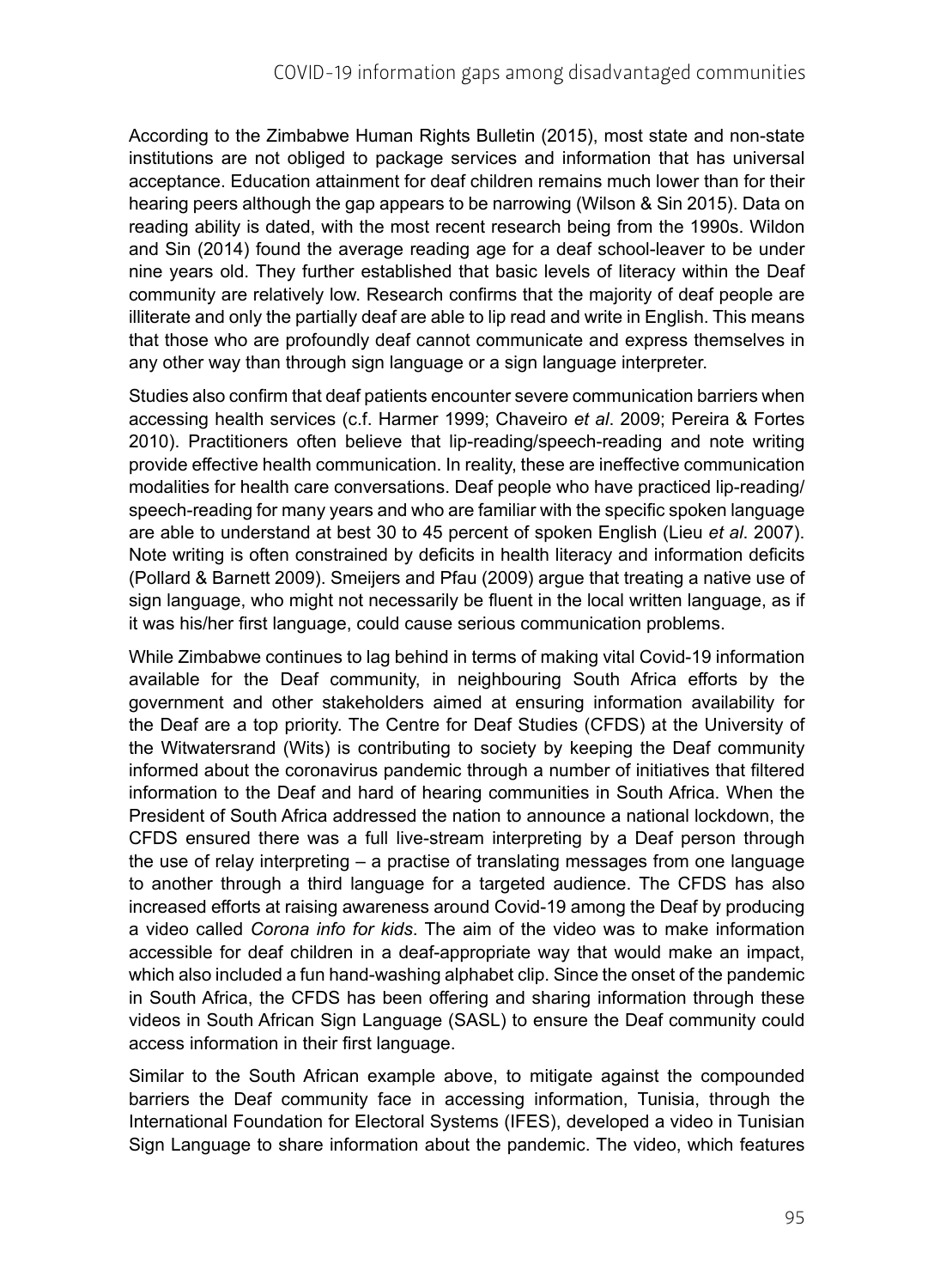Deaf Tunisians as actors, describes the risks of the virus and provides critical information on how deaf people can protect themselves against Covid-19.

However, in Zimbabwe deaf people continue to face difficulties in accessing health information. Deaf sign language users do not have access to incidentally occurring information about health issues in public transport, or on the radio or television, and there is a general lack of health information and education materials provided in sign language. Limited English literacy and a lack of available information in sign language reduce access to preventative health care information for deaf people in Zimbabwe. What is paradoxical about the situation in Zimbabwe is that the Constitution of the country provides for the promotion and advancement of the use of ZSL. Thus, the Constitution embraces language as a basic human right and multilingualism as a national resource.

Many barriers that restrict deaf people from accessing Covid-19 information and health services are unfortunately a result of a lack of deaf awareness. According to Watkins (2010: 16),

Deaf awareness refers to a knowledge and awareness of the terms and characteristics of deafness, what it means to be deaf, how deaf people communicate and what is the best practice when communicating and working with deaf people. From a service provider's perspective, to be highly Deaf aware would be to understand how a deaf person would access their service and what provisions they would need so that they were able to access the service fully. To not be Deaf aware is to not consider or care how a deaf person would access a service, to be unaware of their needs and to not take any special measures to account for their needs.

 From the discussion above regarding access to Covid-19 information by the Deaf community, it is clear that in Zimbabwe and other parts of the world a high lack of Deaf awareness compounded by a general lack of language resources for deaf people are creating barriers for deaf people's access to Covid-19 information and health services.

#### ACCESS TO COVID-19 INFORMATION AMONG THE LEP

According to UNESCO, [Zimbabwe](https://countryeconomy.com/countries/zimbabwe) has an adult literacy rate of 88.69%. While Zimbabwe's literacy rate is among the highest in Africa, there are questions about the number of people who are proficient in English because for most Zimbabweans English is spoken as a second or even third language. The majority of Zimbabweans who speak English learn it as an additional language. Those who are not proficient in English are disadvantaged because the language is the main medium of instruction throughout the education system, a measure of educational achievement, and an important qualification for higher education and employment. One area in which people who are not proficient in English are disadvantaged pertains to access to health information.

Marginalised people, including those with LEP, have a right to clear, accurate and accessible information about Covid-19 and response efforts. Such persons need information in a language and format they understand. It must also be presented in a way that is relevant to them, and available in a channel they can access and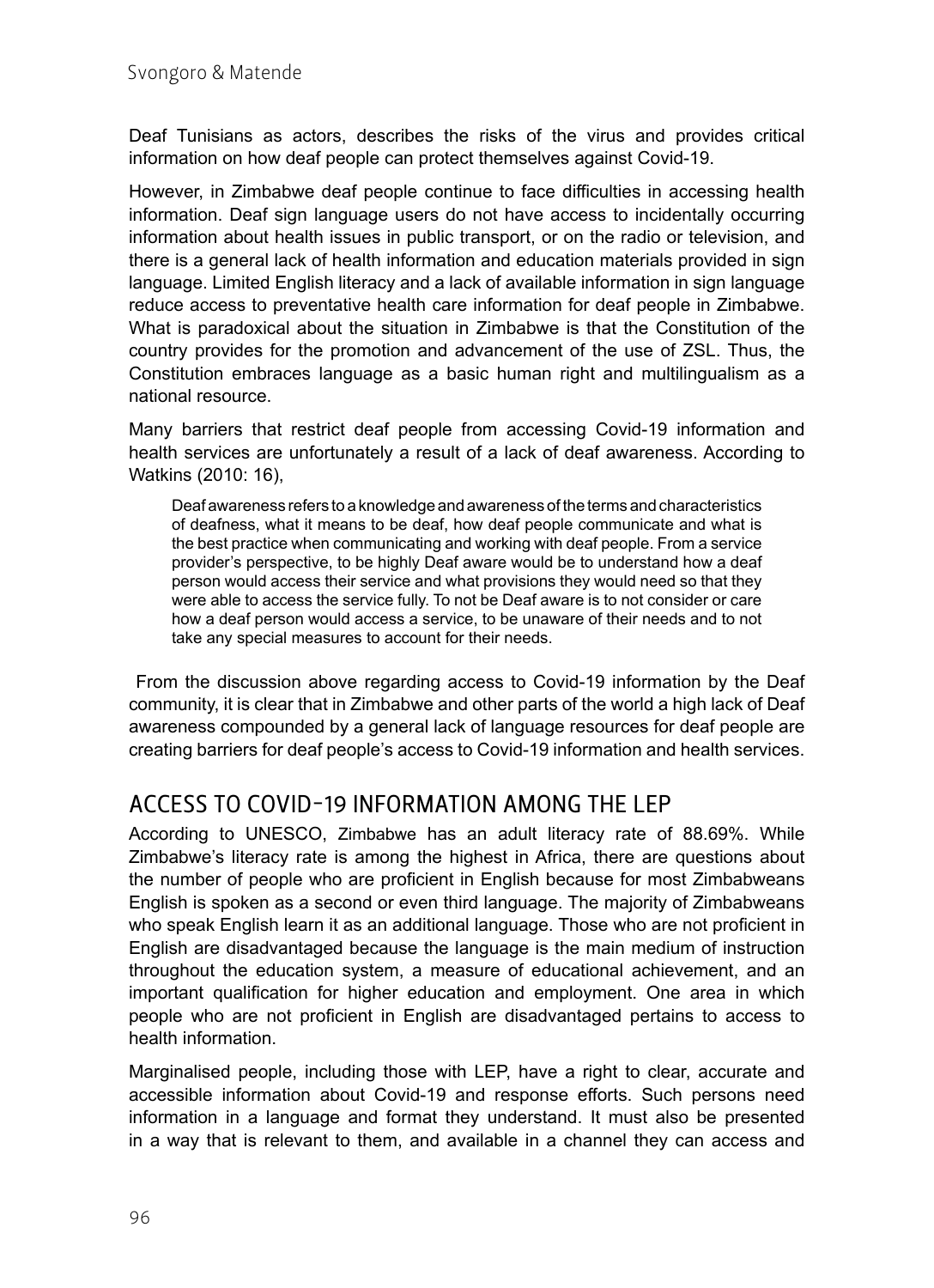trust. However, this is rarely the case with people with LEP, especially in Zimbabwe's mainstream media, as shown in Table 2.

|                | <b>Type of Covid-19</b><br>messages                                                                | <b>Messages communicated</b>                                                                                                         | Language(s) in which<br>messages were<br>presented                                                                                                                                                     |
|----------------|----------------------------------------------------------------------------------------------------|--------------------------------------------------------------------------------------------------------------------------------------|--------------------------------------------------------------------------------------------------------------------------------------------------------------------------------------------------------|
| 1              | Covid-19 brochures,<br>infographics,<br>leaflets, notices,<br>media statements<br>and infomercials | Causes of Covid-19                                                                                                                   | 85% in English and<br>15% in Shona<br>*NB: Note that only<br>15% of Covid-19<br>messages appeared in<br>the government-owned<br>Kwayedza newspaper,<br>which publishes in<br>Shona.                    |
|                |                                                                                                    | Preventative measures                                                                                                                |                                                                                                                                                                                                        |
|                |                                                                                                    | Notify the public about tests<br>conducted, escapees from<br>quarantine centres, etc.                                                |                                                                                                                                                                                                        |
|                |                                                                                                    | Refute false social media<br>rumours and misinformation<br>about Covid-19                                                            |                                                                                                                                                                                                        |
| $\overline{2}$ | President's Covid-19<br>national lockdown<br>addresses                                             | State of the nation in terms of<br>Covid-19                                                                                          | 98% in English (with<br>no provision of an<br>interpreter)                                                                                                                                             |
|                |                                                                                                    | Lockdown measures to minimise<br>the spread of Covid-19                                                                              |                                                                                                                                                                                                        |
|                |                                                                                                    | What citizens were expected to<br>do and how the measures would<br>be enforced                                                       |                                                                                                                                                                                                        |
| 3              | Ministerial Covid-19<br>updates                                                                    | Update the nation on local and<br>national Covid-19 statistics                                                                       | 98% in English (with<br>no provision of an<br>interpreter)                                                                                                                                             |
|                |                                                                                                    | What citizens were expected to<br>do to minimise the spread of the<br>pandemic                                                       |                                                                                                                                                                                                        |
|                |                                                                                                    | What the government was doing<br>to fight the pandemic                                                                               |                                                                                                                                                                                                        |
| 4              | ZTV news bulletins                                                                                 | General news from Zimbabwe<br>and other parts of the world                                                                           | 90% in English (with<br>no provision of an<br>interpreter)<br>*NB: Note that only<br>about 10% of the<br>interviews by reporters<br>outside the studio were<br>conducted in either<br>Shona or Ndebele |
|                |                                                                                                    | News about Covid-19,<br>including the country's state<br>of preparedness, news from<br>quarantine centres, and testing<br>statistics |                                                                                                                                                                                                        |

# **TABLE 2**: SUMMARY OF COVID-19 MESSAGES ANALYSED IN RELATION TO THE LEP COMMUNITY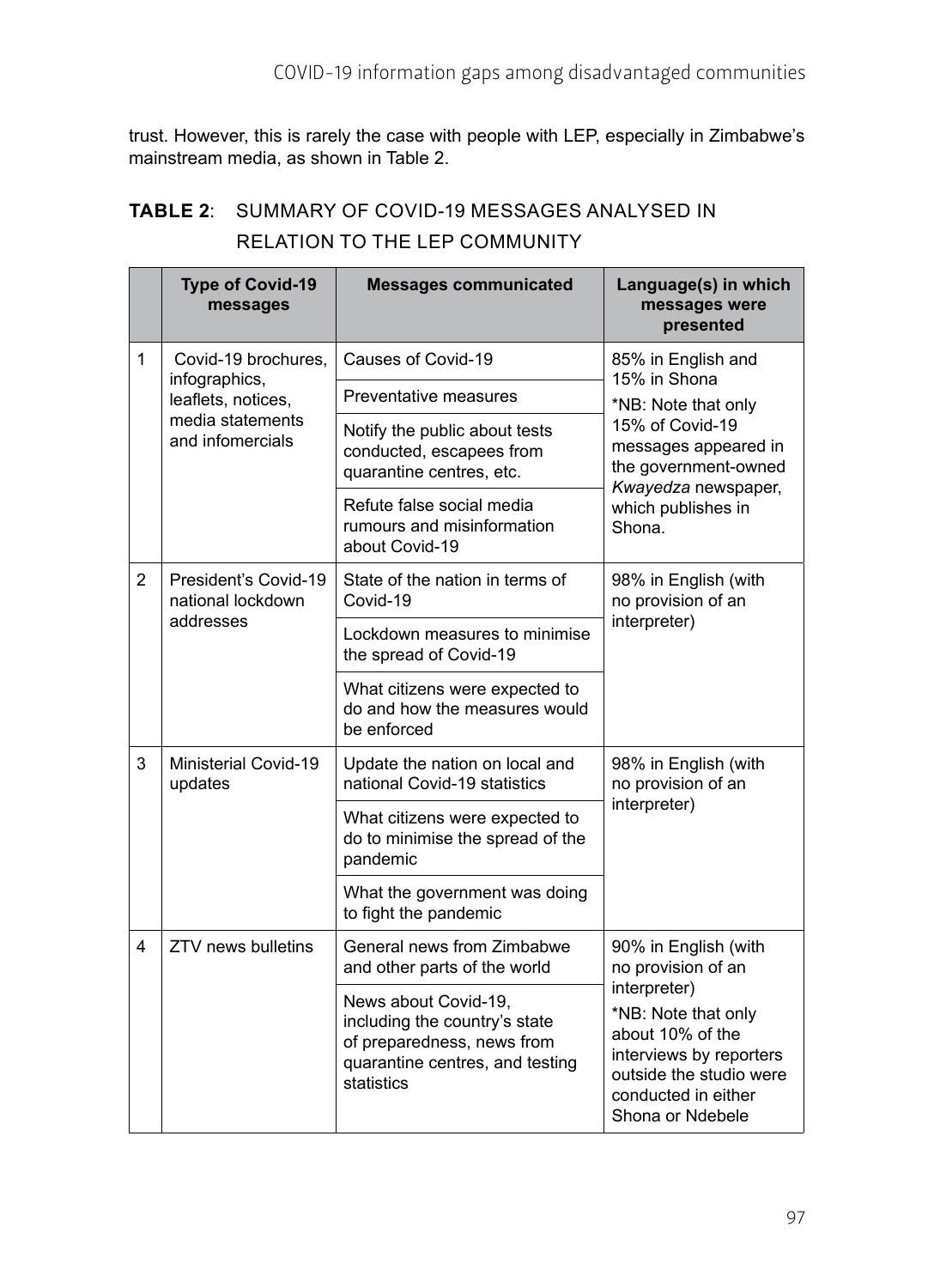From Table 2 it is clear that Zimbabwe still faces information gaps regarding the Covid-19 pandemic. Most vital information about the pandemic is presented to citizens in English without due consideration for those with LEP. This means that people with LEP experience Covid-19 information gaps and hence are exposed to greater risk than those who are fluent in English.

In some parts of the world, the Covid-19 pandemic has seen changes in expectations for translation and interpreting services. In the USA, the government and various language bodies now provide information in various languages to help communicate during the pandemic. An example is a publication by the Centres for Disease Control and Prevention titled *[CDC Communication Toolkit for Migrants, Refugees, and Other](https://www.cdc.gov/coronavirus/2019-ncov/need-extra-precautions/communication-toolkit.html) [Limited-English-Proficient Populations](https://www.cdc.gov/coronavirus/2019-ncov/need-extra-precautions/communication-toolkit.html)*. Translators Without Borders (TWD) also released another publication, titled *[TWB's Global Response to Covid-19](https://translatorswithoutborders.org/covid-19)* (Velasquez *et al*. 2020).

These bodies do not only provide interpretation services in healthcare for those with LEP but also provide the same service in other areas of need, including the provision of information about lockdowns and stay-at-home rules; instructions for wearing face coverings on public transport; restricted hours at supermarkets; guidance for home schooling; access to emergency financial aid programmes or mortgage "holidays"; and help lines for mental health. All these services would be rendered unavailable when someone with LEP does not understand the language in which the content is offered. Thus, the CDC and TWB provide language services for those who need these in order to curb the possible long-term effect of the pandemic in those parts of the community not fluent in the local language. In Zimbabwe no similar efforts have been made regarding meeting the language needs of the LEP community. The current state of affairs regarding language access among the LEP in Zimbabwe could be attributed to a lack of resources to fund language research and language services provision. Apart from this, lack of commitment on the part of the government aimed at ensuring that a citizen's right to information is respected at all times could be another cause for the continued disregard of the LEP community's needs.

#### IMPLICATIONS AND RECOMMENDATIONS

Global Covid-19 responses identify risk communication and community engagement as a priority. This means that all responses should communicate effectively with communities, counter misinformation and make sure that all people, regardless of age, gender, status and class can take the necessary steps to protect themselves and their communities.

To achieve the above, the researchers propose that all Covid-19 messages be presented in an appropriate language and format and be relevant in content and medium depending on the purpose of the message and the target audience. From a socio-pragmatic point of view (Agbara & Omole 2014), when a speaker conveys meaning from their utterances, he/she should do so in a way that allows listeners to interpret meaning from those utterances and take the necessary actions. In the context of this study, the necessary actions may include taking preventative measures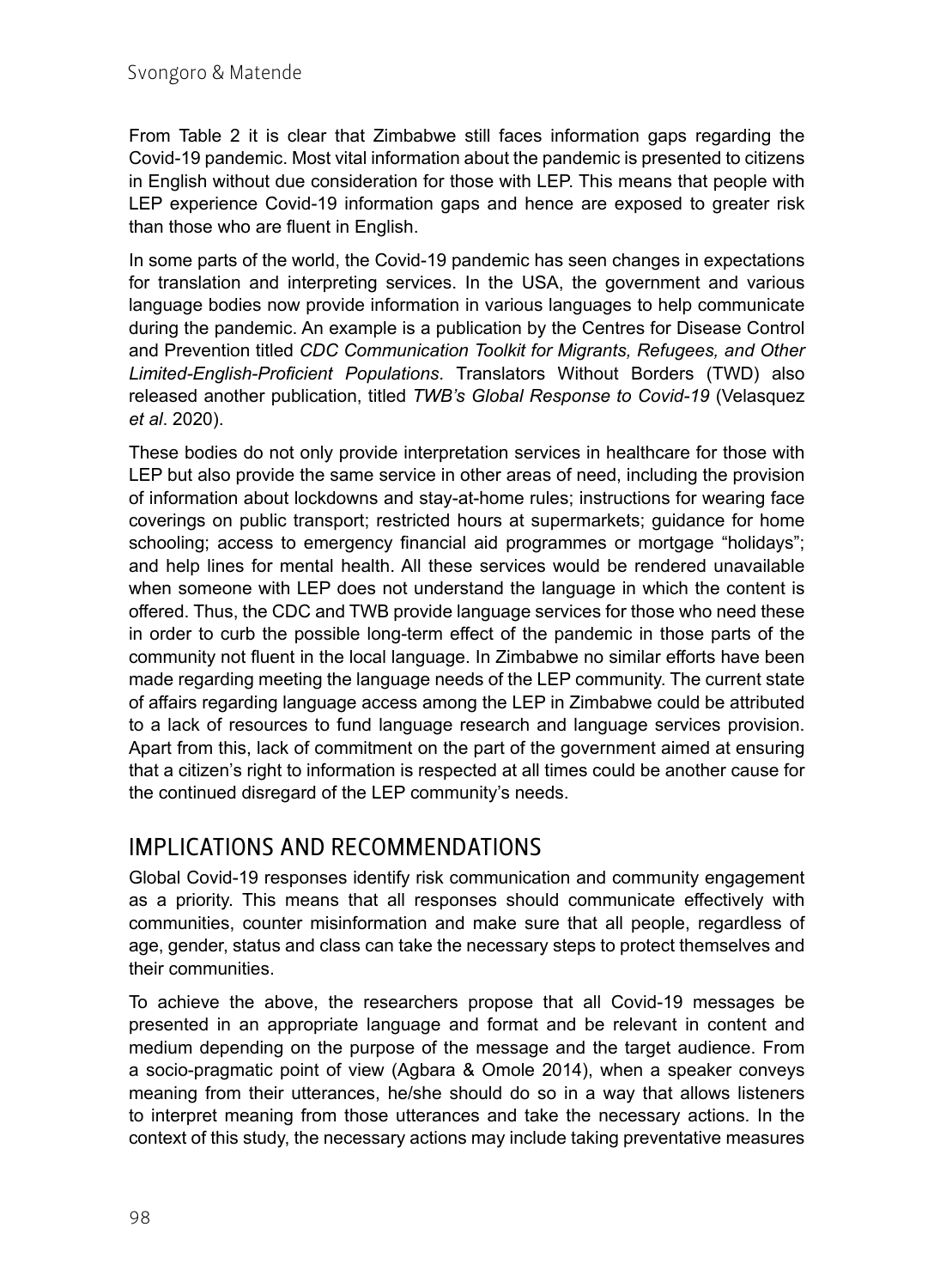against Covid-19, getting tested or receiving treatment, or even self-isolating when one suspects he/she has Covid-19.

Communicating in international lingua francas or national (official) languages like English, in the case of Zimbabwe, makes marginalised people more vulnerable. While English is the official language of government business in Zimbabwe, it is spoken by the majority of Zimbabweans as a second or even third language. For the Deaf and other disadvantaged groups, most of whom often have fewer educational opportunities and are less likely to speak or read English as a second language, marginalisation in the face of Covid-19 is exacerbated.

The format in which information is presented affects how well it is understood. While even those who cannot read value written text, many people find pictorial, audio and video content easier to understand. Accessibility for older and semi-literate people depends on design considerations, such as larger fonts and good contrast. To convey the correct information, pictorial messaging should also reflect local culture and practices. Misinformation and mistrust flourish when communication does not clearly answer people's questions. To be useful, the information must be tailored to the intended audience. It must respond to people's questions and concerns. Covid-19 messages must be clearly expressed using concepts, sentence structures and terminology that audiences are familiar with. Experience from previous disease outbreaks shows this is a key factor for communities' trust in and uptake of health guidance, including healthseeking behaviour.

For communication to be successful, the researchers propose locally preferred and trusted communication channels to ensure the two-way flow of information. Since Covid-19 infection control limits face-to-face communication, social media, SMS services, call centres, television and radio are essential. However, these channels carry the risk of exacerbating inequalities and feelings of exclusion for some marginalised groups (the Deaf and LEP, for instance).

 In view of the above, the researchers suggest a few practical actions. First, all risk communication regarding Covid-19 and community engagement that arise from it, should be based on language data. This means stakeholders should always prioritise the identification of the most effective languages, formats and channels for communicating about Covid-19. This also means that stakeholders need to value the critical role language and literacy maps can play in information dissemination and access. While language and literacy maps are vital tools in some parts of the world, such as Malawi, Mozambique, Nigeria and Zambia, such tools are rarely used in Zimbabwe.

Secondly, stakeholders should provide coordinated, timely two-way communication in the right languages, formats, and channels. The government and relevant organisations in the fight against Covid-19 should develop content in the widest possible range of relevant languages and include formats suitable and accessible for the most vulnerable individuals. All communication, whether in written, pictorial or audio format, should follow accepted plain-language principles designed to minimise reading effort. In addition, efforts should also be taken to ensure that there is agreement and a common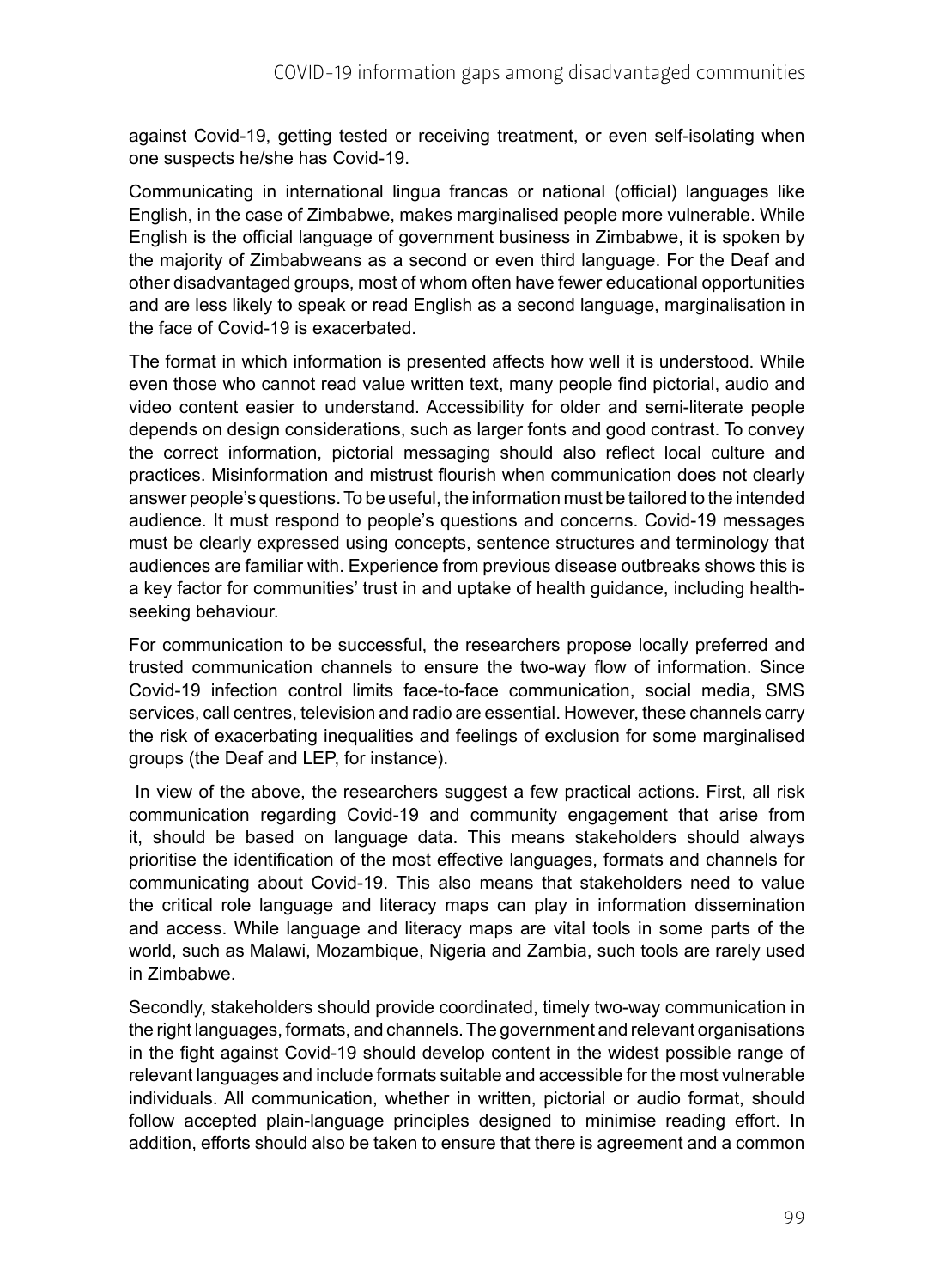understanding on the use of words and phrases that best describe difficult concepts. In a rapidly evolving situation like the Covid-19 pandemic, this means going beyond a static message bank and engaging in active quality control of communication efforts.

Finally, the government of Zimbabwe should also improve resourcing for language support across the response. In this regard, the researchers propose that universities and language institutes should be allocated resources to meet the information and communication needs of marginalised people. It could ensure that the right tools to communicate accurate information in local languages and with the appropriate terminology are accessible to all. Language technology could also support multilingual communication at speed.

#### **CONCLUSION**

This study adopted a socio-pragmatic approach to interrogate how language choices by various forms of print and electronic media affect access to Covid-19 information by the Deaf and LEP communities in Zimbabwe. The article has shown that the way mass media messages are packaged in relation to context, topic, language and medium in any communicative situation may result in misinterpretation and hence, a lack of understanding of the speaker's intended message. In the context of this study, a lack of understanding of the speaker's message may have dire consequences, particularly when dealing with a pandemic like Covid-19. It is clear that continuing to marginalise people by failing to address their information and communication needs will prevent the global response from being as effective as it could and should be. State actors, local agencies and health systems should adapt in the midst of this crisis and develop collaborations with social service organisations, media outlets and other stakeholders that allow for the prompt development and distribution of Covid-19 health information to the Deaf and people with LEP. Only then can we bridge the gap in health information access, which continues to drive longstanding health disparities.

#### **REFERENCES**

- Agbara, C.U.B. & Omole, K. 2014. A pragmatic analysis of speech acts strata in Nigeria's legislative discourse. *International Journal of Research in Arts and Social Sciences*  7(2): 172-180.
- Chaveiro, N., Porto, C.C. & Barbosa, M.A. 2009. The relation between deaf patients and the doctor. *Brazilian Journal of Otorhinolaryngology* 75: 147-150. [https://doi.](https://doi.org/10.1016/S1808-8694(15)30846-6) [org/10.1016/S1808-8694\(15\)30846-6](https://doi.org/10.1016/S1808-8694(15)30846-6)
- Crystal, D. 2003. *A dictionary of linguistics and phonetics.* (Fifth edition). Oxford: Blackwell.
- Emond, A., Ridd, M., Sutherland, H., Allsop, L., Alexander, A. & Kyle, J. 2015. Access to primary care affects the health of deaf people. *British Journal of General Practice* 65: 95-96.<https://doi.org/10.3399/bjgp15X683629>
- Fromkin, V., Rodman, R. & Hyams, N. 2003. *An introduction to language*. (Seventh edition). Boston: Wadsworth.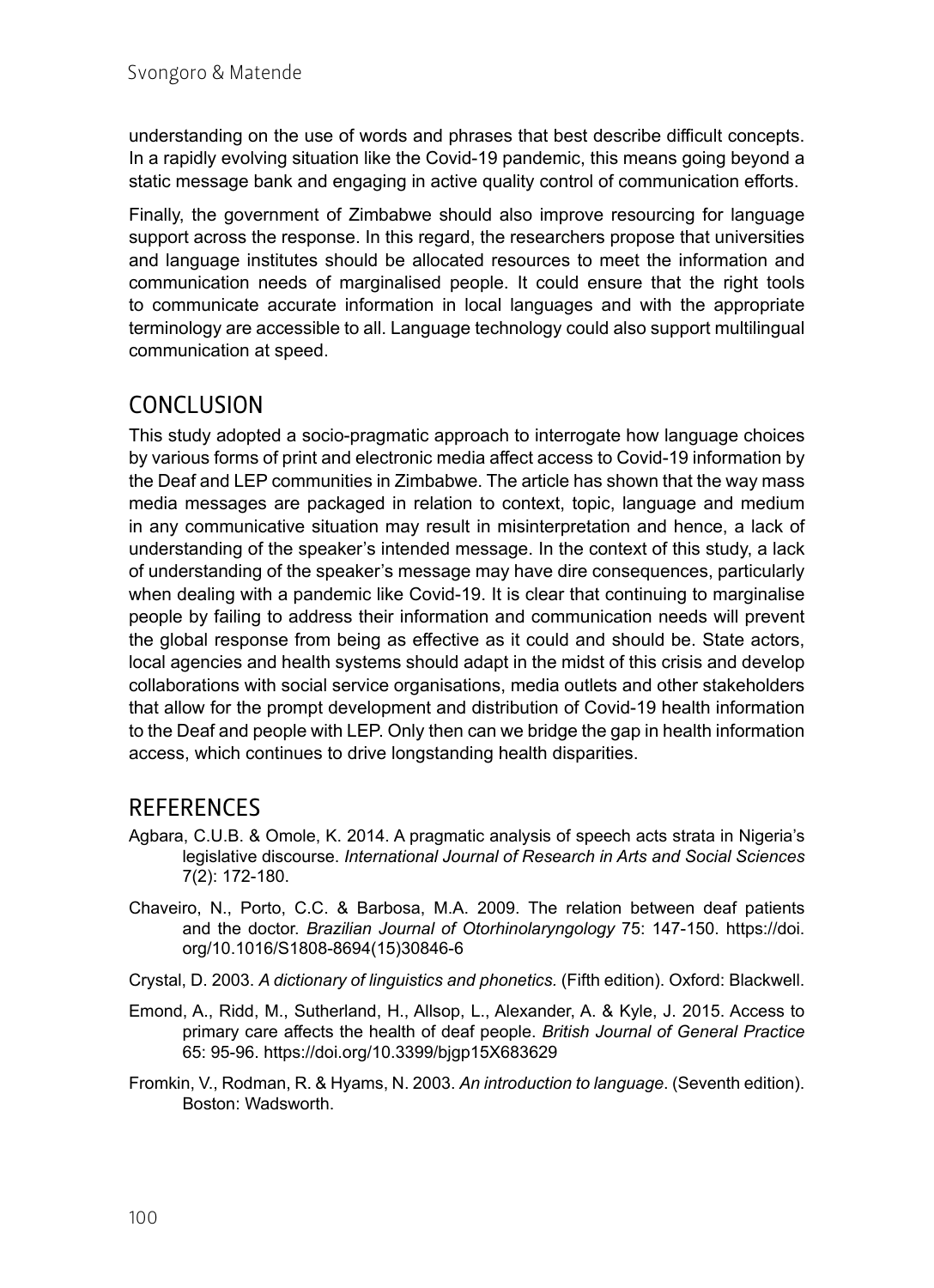- Government of Zimbabwe. 2013. *Constitution of Zimbabwe. Amendment No. 20 Act*. Harare: Government Printers.
- Harmer, L. 1999. Health care delivery and deaf people: Practice, problems, and recommendations for change. *Journal of Deaf Studies and Deaf Education* 4: 73- 110. <https://doi.org/10.1093/deafed/4.2.73>
- Haualand, H. 2012. Interpreting ideas and relaying rights. A comparative study of video interpreting services in Norway, Sweden and the United States. Unpublished doctoral thesis. University of Oslo.
- Komaric, N., Bedford, S. & Van Driel, M.L. 2012. Two sides of the coin: Patient and provider perceptions of health care delivery to patients from culturally and linguistically diverse backgrounds. *BMC Health Services Research* 12: 322. [https://doi.](https://doi.org/10.1186/1472-6963-12-322) [org/10.1186/1472-6963-12-322](https://doi.org/10.1186/1472-6963-12-322)
- Kuenberg, A., Fellinger, P. & Fellinger, J. 2016. Health care access among deaf people. *Journal of Deaf Studies and Deaf Education* 2016: 1-10. [https://doi.org/10.1093/](https://doi.org/10.1093/deafed/env042) [deafed/env042](https://doi.org/10.1093/deafed/env042)
- Kusters, A., De-Meulder, M. & Brien, D.O. 2017. *Innovations in Deaf Studies. The Role of Deaf Scholars*. Oxford: Oxford University Press.
- Leech, G.N. 1983. *Principles of pragmatics.* London: Longman.
- Lieu, C.C., Sadler, G.R., Fullerton, J.T. & Stohlmann, P.D. 2007. Communication strategies for nurses interacting with patients who are deaf. *Dermatology Nursing/Dermatology Nurses' Association* 19: 541-551.
- LoCastro, V. 2012. *Pragmatics for language educators: A sociolinguistic perspective.* Abingdon: Routledge.<https://doi.org/10.4324/9780203850947>
- Mey, J.L. 2001. *Pragmatics: An introduction.* Oxford: Wiley-Blackwell.
- Ndlovu, S.B. 2016. *The Deaf and Education in Zimbabwe.* Harare: Deaf Trust Zimbabwe.
- Pereira, P.C. & Fortes, P.A. 2010. Communication and information barriers to health assistance for deaf patients. *American Annals of the Deaf* 155: 31-37. [https://doi.](https://doi.org/10.1353/aad.0.0128) [org/10.1353/aad.0.0128](https://doi.org/10.1353/aad.0.0128)
- Pollard, R.Q. & Barnett, S. 2009. Health-related vocabulary knowledge among deaf adults. *Rehabilitation Psychology* 54: 182-185. <https://doi.org/10.1037/a0015771>
- Ralarala, M.K. & Rodrigues, T. 2019. Incarcerated, incriminated or vindicated? An investigation into socio-pragmatic elements of police interviewing. In: Ralarala, M.K., Kaschula, R.H. & Heydon, G. (eds). *New frontiers in forensic linguistics: Themes and perspectives in language and law in Africa and beyond.* Cape Town: African Sun Media. <https://doi.org/10.18820/9781928480174>
- Smeijers, A.S. & Pfau, R. 2009. Towards a treatment for treatment: On communication between general practitioners and their deaf patients. *The Sign Language Translator and Interpreter* 3: 1–14.
- UN-SCRPD. 2006. Convention on the rights of persons with disabilities. [Online]. Available at: [http://www.un.org/disabilities/default.asp?navid15&pid150](mailto:http://www.un.org/disabilities/default.asp%3Fnavid15%26pid150?subject=) [Accessed on 27 June 2020].